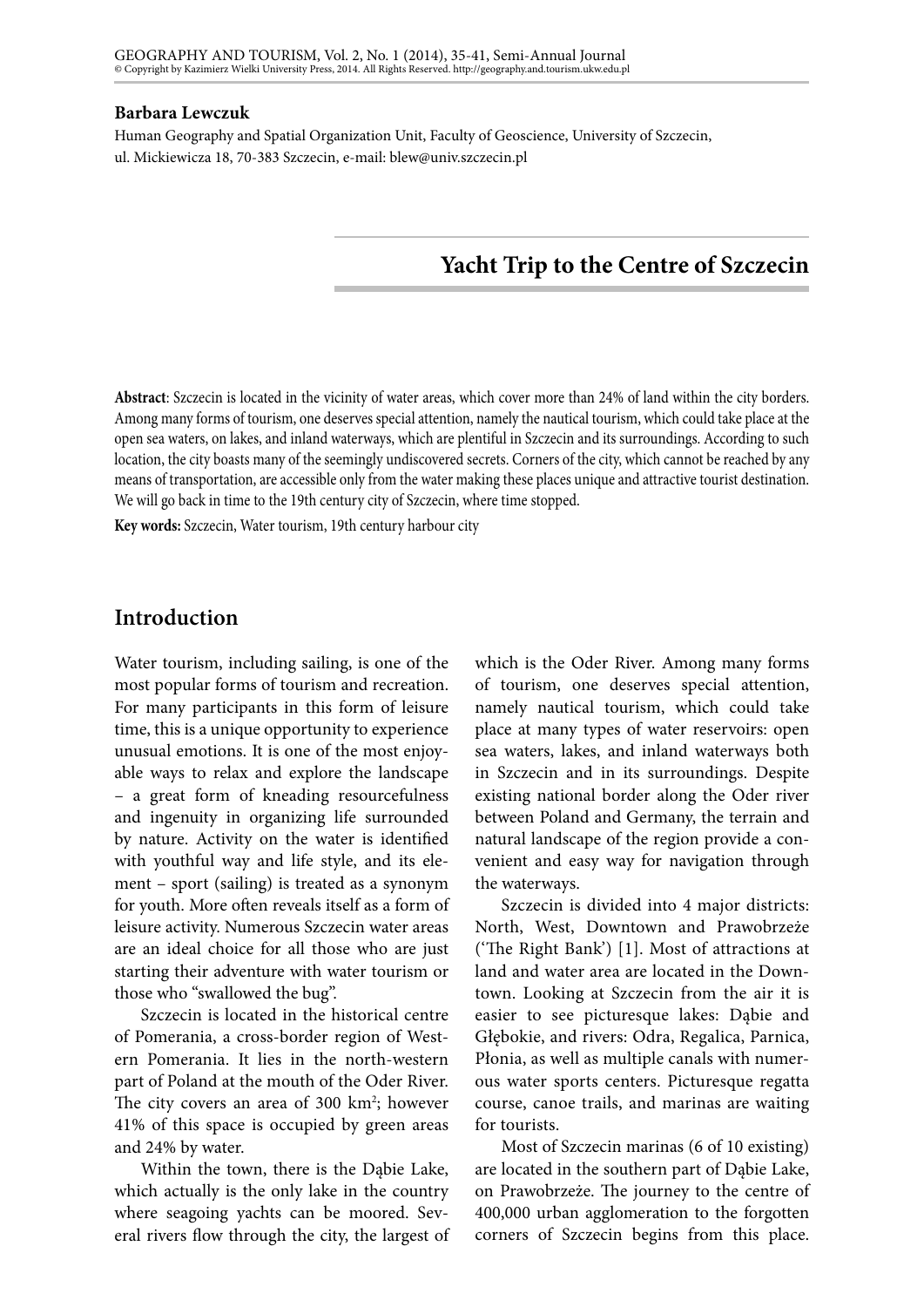What makes it unique in the location of forgotten areas of Szczecin is that they are one of the most interesting examples of old industrial buildings in Szczecin (fig. 1).

Here were located companies associated with food production, the products of which were well known in all Germany. At the same time, the Columbus street is associated with rail

transport to these days. In Poland, these are the only 19<sup>th</sup> and 20<sup>th</sup> century industrial buildings situated just next to the river, and are available to sightseeing from water and land side. Moreover, Szczecin is the only Polish city where you can sail in the city centre, and the only city which you can reach by water from the depths of Europe and then go to the Baltic Sea.



Fig. 1. Map of the industrial buildings in the centre of Szczecin along the Oder river Source: own work based on *Encyklopedia Szczecina*. t. II

# **Water Route to the Centre of Szczecin**

Areas to the north of the Cłowy Bridge (Toll Bridge) over Oder river and Długi Bridge (Long Bridge) over the Regalica river are all public water areas of the city, with land and water attractions. There are no hydraulic barriers, canals are navigable for all vessels, be it canoes, motor boats, yachts, passenger ships – cruisers, hydrofoils, and barges. One can have a look at facilities operating before the Second

World War, e.g. industrial plants: shipbuilding, cement, paper, sugar, lumber mills, steel mills, some of which function to this day. Shores are occupied by marinas for passenger ships, cargo handling space for ships, workshops, repair yards, power stations, gas stations, etc. Cruise ships sail along islands and the port area. These are internal waterways.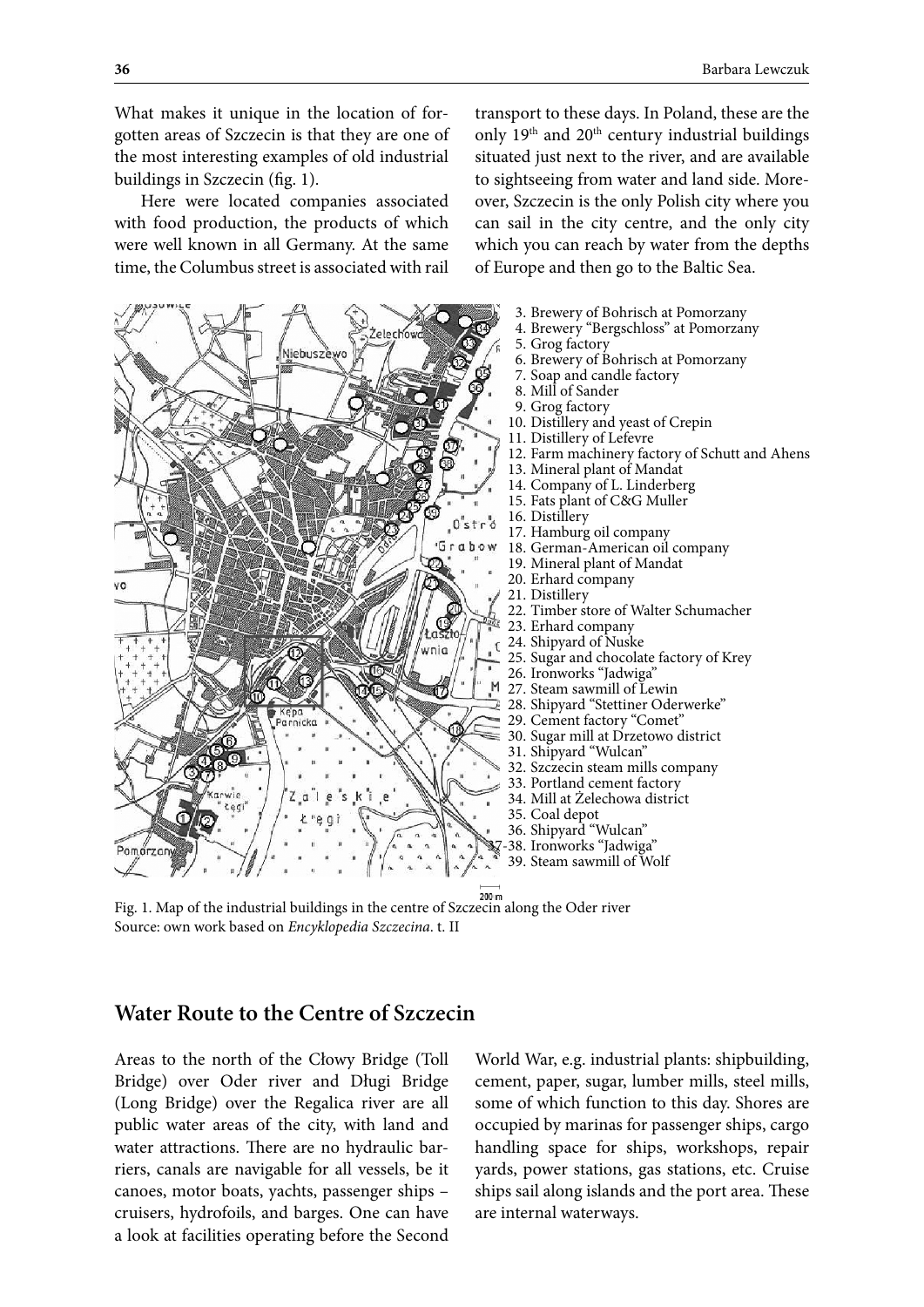Areas south of the Cłowy and Długi bridges are rarely used for sailing, so they are unexplored and more natural. It is difficult to freely move tall ships around here. These limitations are the result of post-WW2 constructions like the bridges over the Oder and Regalica, which actually becomes an advantage as they survived as virgin corners of Szczecin, both natural and architectural. Cruise ships do not operate here, and land side trails do not reach this part of the city either. It is a pity because factory buildings at the Oder river, at the Columbus street, are the so-called "Venice of Szczecin". This is one of the most beautiful places in the city centre, which is the purpose of the trip.

Szczecin is a city where not only religious and residential buildings were constructed and implemented with special reverence. The city also has such gems as factory buildings at the Odra river on the Columbus and Chmielewski Streets. These include: gasworks buildings, old yeast mills, and especially those buildings on the banks of the Oder river, which form the so-called "Venice of Szczecin". We will only move through the area of inland waterways (fig. 2). The entire route is full of memorabilia of the time presenting the largest and fastest economic growth.

Start from marinas on Dąbie Lake, passing Dąbska stream turn left towards the Cłowy Bridge (Toll Bridge) (fig. 2 [1]) on Regalica river (5.43 m clearance above water surface) [2]. The name comes from a custom bridge located here, where the toll was collected for the entry to Szczecin. In the 16<sup>th</sup> century it was dominated by a huge tower, which was pulled down in 1723. During years 1909-1911 Municipality of Szczecin built a draw bridge with a length of 195 m. The bridge was destroyed in 1945 and rebuilt in 1947 as a temporary structure with wooden supports. A new bridge was brought back into service in the same location (fig. 2 [1]) in 1960, whereas another new bridge in close proximity to the Cłowy Bridge (fig. 2 [2]), is called The Pioneers of Szczecin Bridge, and opened in 2003. It is 535 meters long, with 7 meters clearance above water surface, and is located at 737th km of Oder River.



Fig. 2. Water route to the "Venice of Szczecin" Source: own work based on www.zumi.pl

Passing Siedlińska Kępa on the left, we find the ruins of the destroyed railway bridge pillars on Regalica line, which ran until 1945 from the Central Railway Station in Szczecin by Pucka Island and Zdroje and to the station in Dąbie and Stargard (fig. 2 [3]). On the right side we see icebreakers' harbour. Before the Brynecka Gulf, looking out to the left of the entrance to a 0.5 km canal, which was the body of the defunct cement plant – Portland Zement Stettiner Fabrik "Stern" – operating in Zdroje since 1862 (Fig. 2 [4]). Raw materials were mined from the pit, which after the flooding formed a lake called "Szmaragdowe" (Emerald) (fig. 2  $[4]$ ).

At 735 km of the Oder, we reach two more bridges called I Armii Wojska Polskiego (First Polish Army) and Gryfitów (House of Gryfits)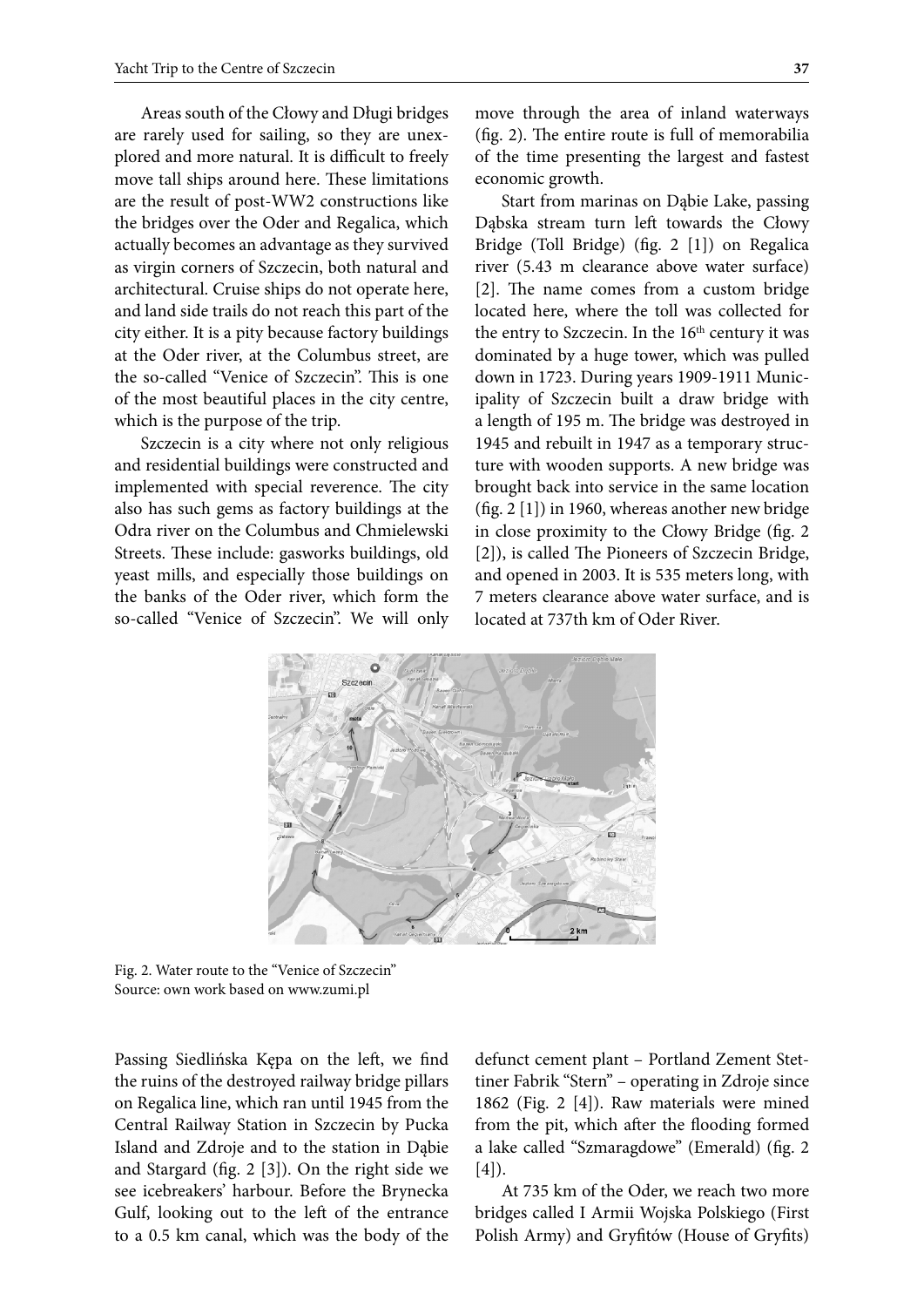(5.96 m clearance above water surface) [2] along the street known as Poznan Highway. This bridge replaced in 1972 another wooden structure (fig. 2 [5]) based on the pillars of the German original bridge destroyed during WW II (length 233.4 m [5]).

Next we pass the railway drawbridge at Regalica river (2.96 m clearance) [2] which is the only active drawbridge in Poland (fig. 2 [6]). Built in 1936, it was destroyed during WW II and later rebuilt in 1948. During the shipping season it is raised up even 10 times a day. [6]

On the right we pass the mouth of the Canal Forest (Odyniec), which in the 1980s functioned as a rowing regatta course. Next we reach the drift Klucz-Ustowo at 731 km. It is a navigable canal with a length of 2.7 kilometres, where we meet the West Oder just 30 km from its East Oder fork.

Sailing to the north at 31 km on the right side we see the Lido Dziewoklicz (fig. 2 [7]), which before WW2 was one of the most visited sites in Szczecin [7]. This land was leased by the City Council of Szczecin to Hirsh, a merchant who was trying to set up a potassium factory. Due to the lack of raw materials the factory went bankrupt, but the remaining ruins of the docking canal are still used by canoeists (Forest Canal). In the southern part of the Forest Canal in its impact to the Odra, a large municipal swimming pool was created in the 1960s.

Next to Dziewoklicz and to Poznan Highway, we flow under the Świerczewski bridge/ Pomeranians bridge (11.86 m clearance) [2]. The history of its creation is the same as that of First Polish Army/House of The Gryfits bridge. Located on the railway embankment it was constructed in 1923 at the same height on the Regalica river (fig. 2 [8]).

At 32 km we pass Krainka island (fig. 2 [9]), where on the south bank there was a long rowing school. Before WW1, engineers were taught here. At the end of the 20<sup>th</sup> century there was also a fishing harbour and a marina belonging to the University Sports Association (Akademicki Związek Sportowy). On the left side we can see a sewage treatment plant.

# **City Centre Viewed from the Water – "Venice of Szczecin"**

At 33 km we enter the centre of Szczecin, where visitors can see the first residential buildings fall into the water, so called "Venice of Szczecin". Factory buildings of red brick from the early 20<sup>th</sup> century also stand on the water. Above the town, towers of the tallest buildings dominate the cityscape. A construction of reinforced concrete resembling a lighthouse greets from afar every ship flowing into Szczecin from the south. This "carbon tower" (fig. 2 [10]) is an architectural accent to this day reminding of a time when gas was produced from coal. City gasworks of Szczecin was built between 1846- 1848 by the Dresden Blochman company. The plant operated until 1944, when gas production was finally stopped by air raids [8].

On the right side of the navigable route, in the place of the former shipyard there are long and wide rails falling into the water. This is a historic slip for launching boats. The development of industry in the whole agglomeration of Szczecin had mainly affected the position of the estuary of the Oder river and a high degree of urbanization enabling the location and

development of industrial production of high complexity. Industrial buildings were placed directly at the Oder to facilitate the transportation of materials and goods by river.

The factory buildings at the Oder river at Columbus street (dozens of meters from the Central Railway Station) create an extremely unique place in the city. The former name of the street is Oberwieck (Upper Wik, a suburb of the Old City known since the Middle Ages). Since the 19<sup>th</sup> century, new factories at Columbus street were created. To this day, two objects may be more related to communication: the former tram depot and one of the most famous buildings in the city – the railway station. Various buildings above the station are deployed in a relatively narrow space between the street and rails on one side and the river on the other. Buildings connected to the front sections of the fence create a single line of street frontage. Inner parcels are filled with production halls and warehouses. Historic buildings, alcohol plant, and yeast mills erected between 1900 and 1910 were used to ornament the whole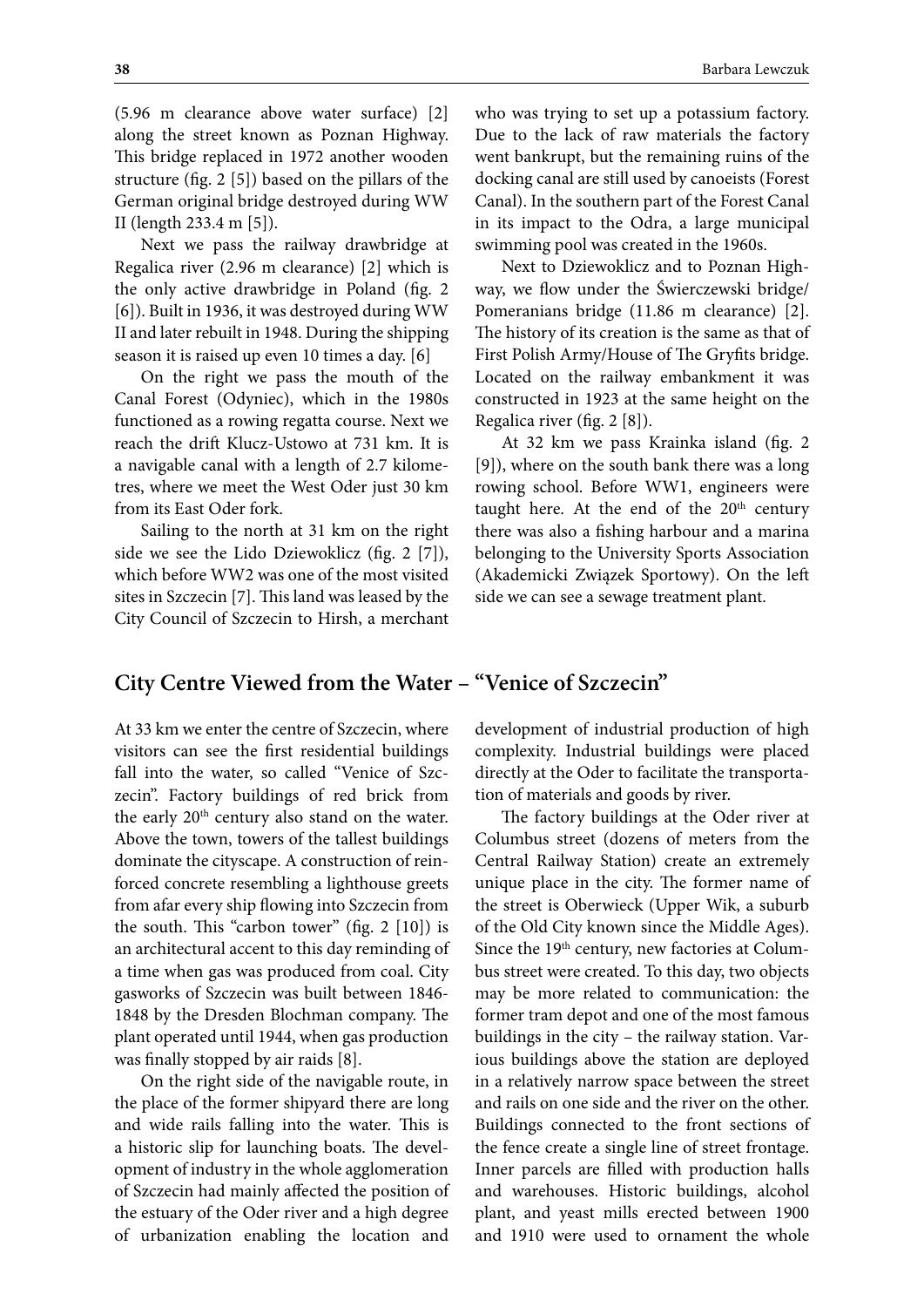Oder industrial belt in the direction of buildings dating back to the Pomorzańska Dam [9]. Industrialists like F. Crepin, F. Ruckforth, and C. Lefevre produced here yeasts and spirits (with a 20% share of the German yeast market). After the war the buildings were devastated. The company of F. Crepin was a leader in yeast production and its factory was situated in red brick buildings we see first on the left side of the city buildings at number 60 (fig. 3 [1]).



Fig. 3. Location of three industrial buildings at Columbus street 1. The company of F. Crepin – leader in yeast production, 2. The company of F. Lefevre – leader in yeast production, 3. The former tram depot Source: author's collection

Initially, in 1814 there was a small distillery at number 37, run by the Crepin family. Sixty years later, the label was taken by F. Hoerder and M. Ebner, who retained the old name of the company. The buildings, some of which still exist today, were created over the years from 1888 to 1922. After 1945 the biggest Polish factory producing yeast was located here. Currently, the remaining building used to house the drying rooms and swimming pools from 1905. It is the best preserved production building and it currently provides rooms for administration. While it was rebuilt in 1998, the site lost its original appearance. However, until 1998 the former distillery housed a cellar belonging to the Szczecin Spirits Plant. At this place they matured "Starka", a natural vodka made with rectified spirit based on rye. The building was established as the Department of Technical Services of TP SA (Polish telecommunications provider), and since 2010 it became one of the departments belonging to the Marshal's Office.

Another object with number 81-83, whose walls are immersed in the water of the Oder, is a well preserved former industrial plant of C. Lefevre (fig. 3 [2]). The present building dates mainly from the years 1900-1910, but the company is associated with this place much earlier. The department at the Columbus street appears in the archives from May 1899 onwards, when the owner undertook the work on the extension of the company. The effect was quick, after erecting factory buildings with stores, engineers assembled a connector on the second floor of the establishment of hardware and construction. According to the archives, in 1901 the redevelopment of the property included: an old apartment building probably from 1850s, fire station, boiler house (with a 38 m chimney), stable and factory building [10]. In 1902 the stables were built at a new warehouse, a year later another magazine was adapted to house the old fire station. New warehouse factory buildings are combined with an indoor porch, hung at a height of four storeys. In 1905 the enlarged portion located directly on the Oder.

In the interwar owners changed frequently. In 1924 the factory became a part of Lefevre Rückforth-Konzern. Just before WW2, the new owner of the buildings was Karl Gless, Managing Waren – und Herings – Großhandlung Kaffee – und Getreide – Großfösterei (wholesale colonial goods, coffee roaster and corn) [11].

In 1944 the factory suffered losses. One of the bombs hit a residential building located in the complex. The postwar fate of the complex is associated with the Enterprise Content Horticultural and Agricultural.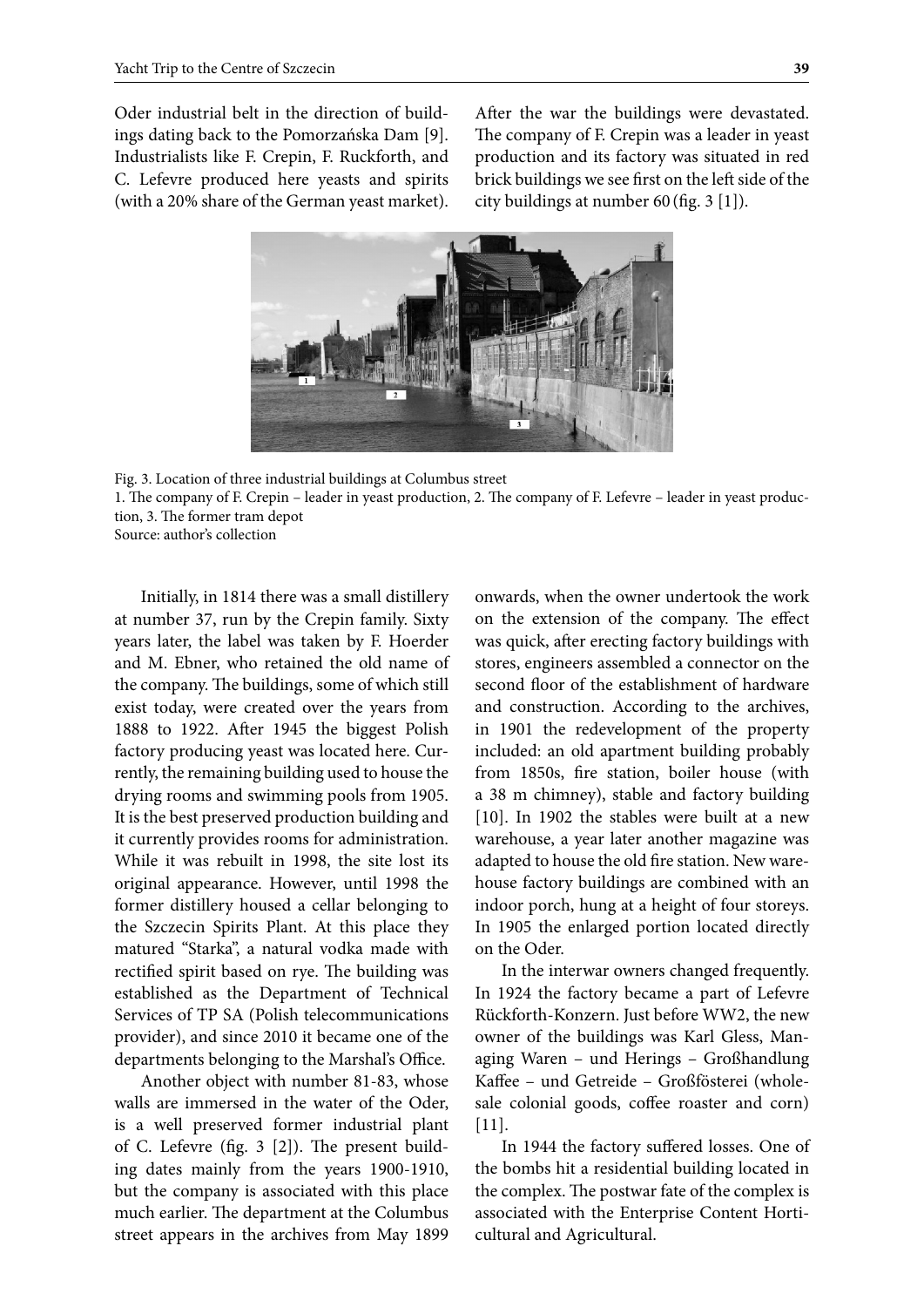The third yeast and spirits tycoon, Rückforth, had the least luck. The factory buildings (vis-à-vis Lefevre buildings) were destroyed and only an office building remains till the present time, which can be seen from the water area, deep in the second row of factory buildings. Rückforth family founded the first distillery in Szczecin. In time the brand become synonymous with exceptional quality cognacs and liqueurs. Until 1945, the company had been developing dynamically. The family business evolved into a company that controls hundreds of companies in Pomerania. The factory itself, however, was significantly damaged during the war. Factory buildings and offices were completely destroyed. Only a storage of grain and malt survived. Today it is a seat of several plants. It is interesting that the name FRN A.G., is still visible today on the façade of building at number 5.

#### **Conclusion**

Arriving at the city centre via the "forgotten" industrial part of Szczecin is troublesome only for tall mast ships, because of several obstacles like low, concrete bridges effectively reduce the number of visitors to this area. The entire route is strewn with the mementos of the times of the largest and fastest economic growth: old railway bridges, canals, and facilities of the former cement works, shipyards, and coal towers. After overcoming these difficulties, we reach the city centre, in which we see objects like from a fairytale, growing out of water straight into impressive buildings (a former yeast factory, a distillery, chocolate and liqueurs factories), remembering the times of their 19<sup>th</sup> century splendour, when food industry and distilling played a dominant role. After the WW2 destructions, most of the buildings have not been restored and to these days fall into disrepair.

From the conversation with friends from sailing circles as well as those who do not use the water communication, it can be seen that the district known as "Venice of Szczecin" is

The last factory building seen on the left side of the navigable route, under the number 86 to 89, is a complex of buildings of the former tram depot established in 1879 (fig. 4 [3]). These buildings were adapted mainly with horse tram depot in mind. There were facilities for 90 horses, 22 wagons, along with workshops and food stores. The face of the building changed with the electrification of tramlines. Since 1994, it is occupied by the Szczecin Business Center. In the depths of the old depot building on the Jaskółcza island, there is an electric plant, which in conjunction with modification and electrification of horse trams had to be developed. To the island runs a small bridge (length 36.5 m, 1.78 m clearance), one of a few surviving, original German steel bridges. It was designed by Hermann Scholl and built in 1921. The island is also a fishing dock, and from 2010 also Vocational School Complex No. 1 [12].

rather unbeaten, unknown. Only one travel agency in Szczecin offers customers a walk through the water areas of the city [13]. However, there are ideas on how to manage and enhance the area of Columbus Street. Among the projects are those that involve the creation of an artificial island next to Jaskółcza Island, exclusion of Columbus Street from traffic jams and the thread of trams [14], luxury hotels and apartment houses, shops, marinas, art centres and exhibition halls [15]. I believe that many of the ideas will find their application in practice someday.

It should be mentioned once again, there is no other city in Poland, which lies along the river, and which would possess all possible factory buildings within urban areas. It also has a huge potential for development and adaptation of the Oder River sites for tourists: walking paths, waterways, water objects, sites near water. Moreover it is located in the very centre of Szczecin, which boasted vibrant life in the near the Oder only a few dozen years ago.